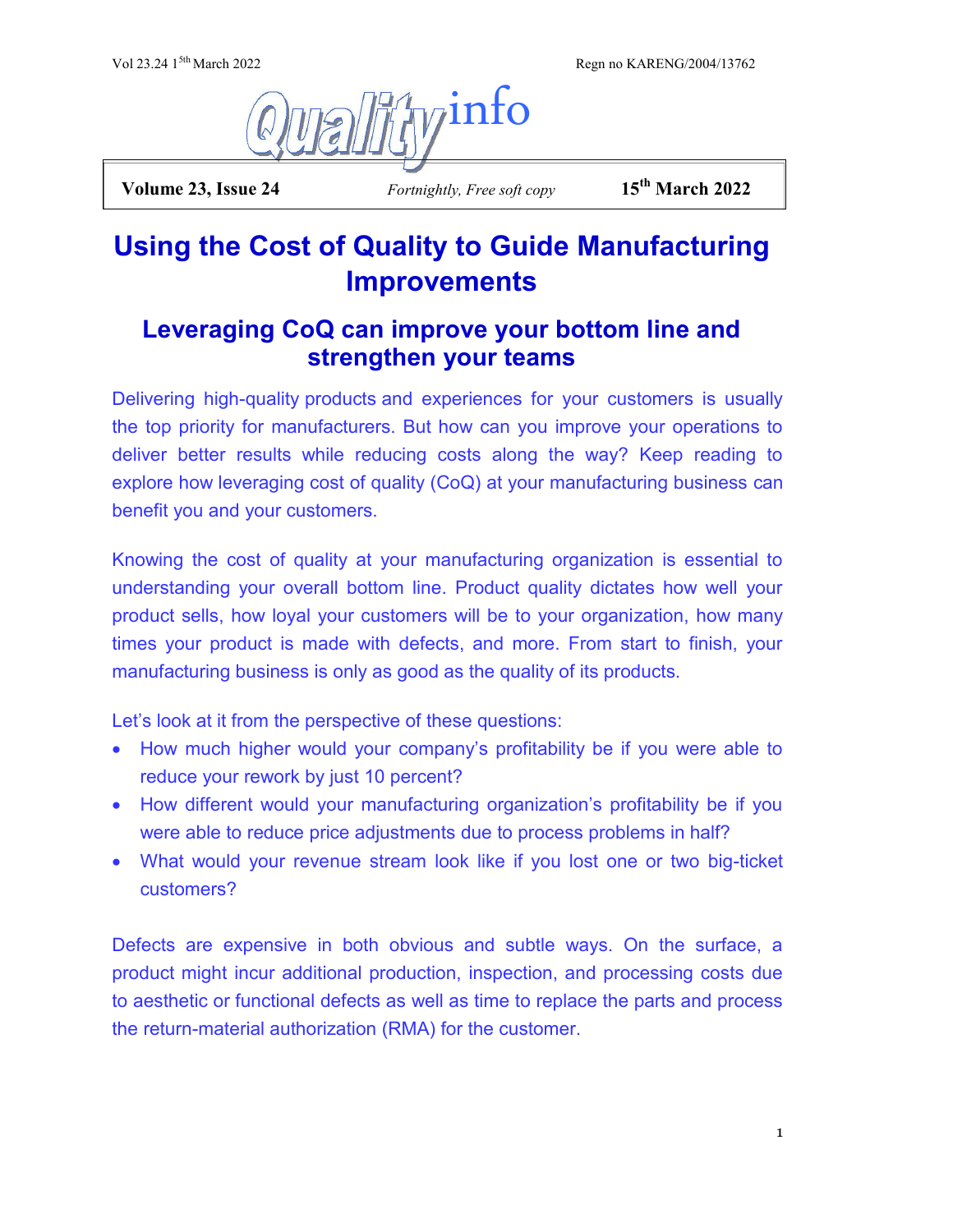But upon deeper investigation, that same product might be costing the manufacturer in largely unseen ways, such as additional freight costs, administrative processing time, extra inspection, reworking and retesting the product, and more. These costs might seem subtle or infrequent enough to be ignored at first, but they can have significant cumulative effects on your company.

#### **Four major cost-tracking categories**

When determining which costs to track in relation to quality, consider the following four factors:

#### **Prevention costs**

These are the costs incurred to prevent defects and production failures. They might include the cost associated with quality planning, product specifications, design reviews, and employee training. What steps are your manufacturing company taking to prevent product defects?

#### **Appraisal costs**

This factor is the cost to evaluate if your product meets established quality standards, such as those from your customer or other regulatory agencies. These costs might include product inspection, product testing labs, auditing process controls, preventive maintenance, and supplier development.

#### **Internal failure costs**

Internal failure costs can be broken down into five components:

- Scrap: Defective product or material that can't be repaired or sold
- Waste: Additional paperwork, extra inventory due to poor organization
- Reworking, sorting, and retesting products to fix errors
- Machine breakdowns
- Corrective action costs associated with failure analysis and investigating causes of product or process failures

Basically, this category of cost addresses which internal processes are leading to defective products or lessened quality.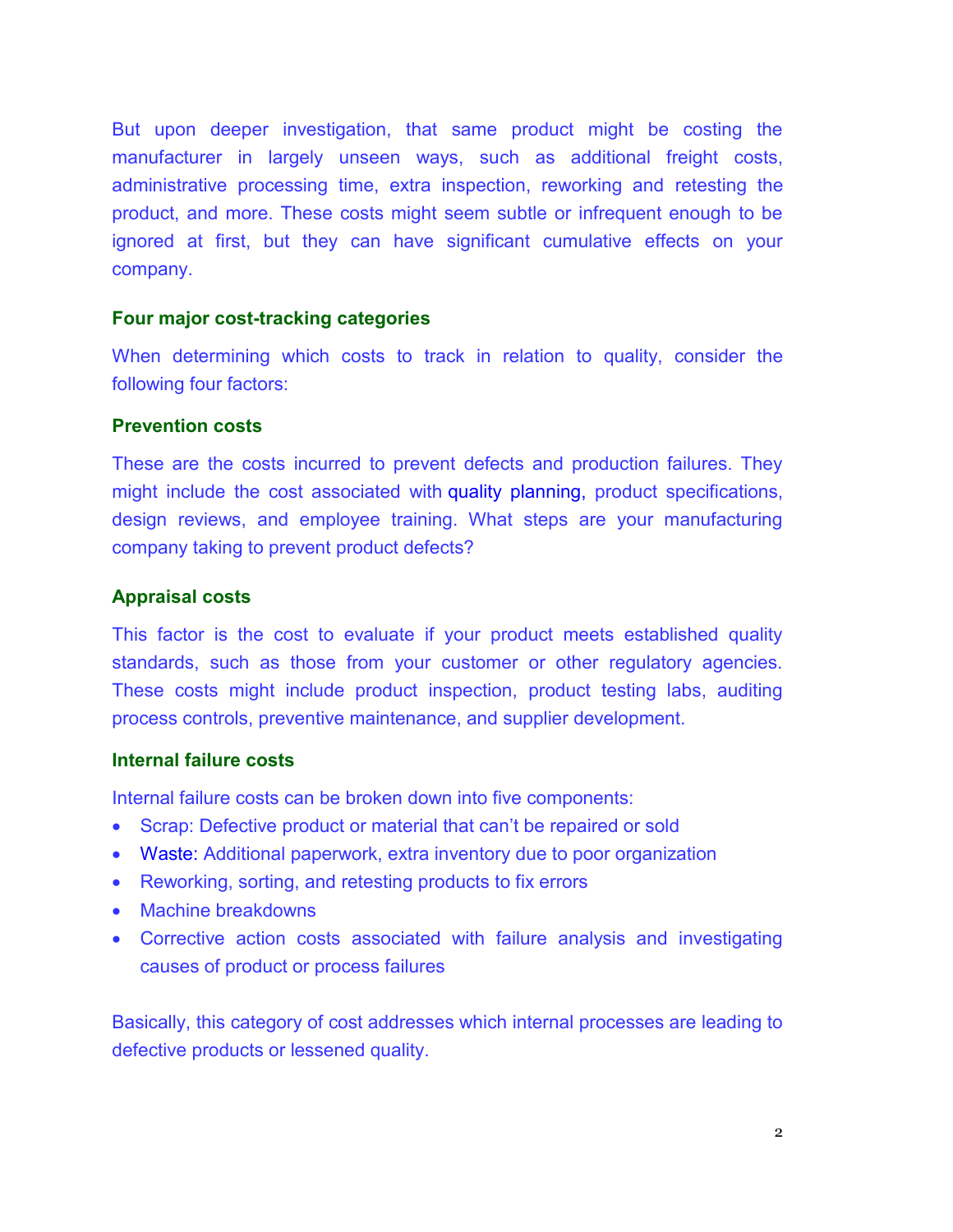## **External failure costs**

Unlike internal failure costs, external failures are those that result from poor quality making it into the field. These include service and repair costs, warranty claims, shipping damage that affects products, and incorrect sales orders.

# **How KPIs support the CoQ**

Key performance indicators (KPIs) are essential metrics that help companies determine whether they are achieving their goals in key areas, such as expected process outputs, costs, resources consumed, quality, delivery timeliness, and safety. The measurement must always be expressed over time and compared against a plan or goal to maintain consistency and objectivity.

When addressing the CoQ within your manufacturing organization, KPIs that aren't hitting their goals are your best indicators of where to improve. Measure the success of your efforts to reduce defects, rework, and cycle time to see the effect that quality has on your organization. Be sure that your metrics are evaluated positively—for improvement rather than punishment. Your goal is to use KPIs to develop a culture that's intensely oriented toward cost reduction and process improvement, which benefits everyone involved.

# **CoQ strategy for success**

The CoQ strategy for success is only as effective as the people who are striving to bring it to fruition. The foundational step to success here is to make improving an integral part of your business.

Follow this suggested flowchart when creating your own company's CoQ strategy:

- Flowchart your company's key processes
- Identify weak spots as financial opportunities
- Create small teams for each major opportunity
- Teams track cost data to highlight project impact from start to finish
- Teams meet weekly to work through these opportunities
- Teams perform root cause and corrective action analysis
- Projects may continue for weeks or even months
- Teams report on progress, which is celebrated no matter how small